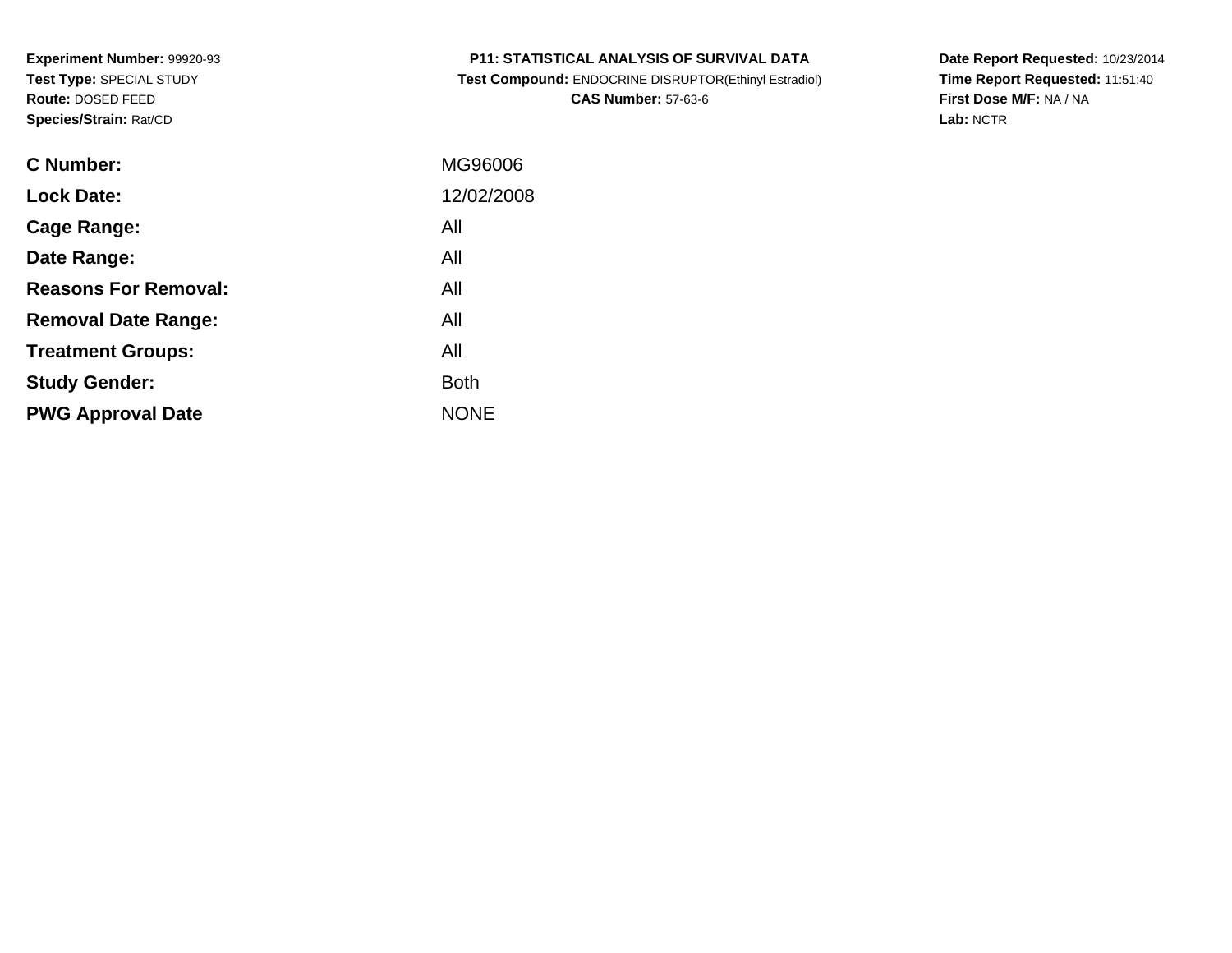# **P11: STATISTICAL ANALYSIS OF SURVIVAL DATA**

**Test Compound:** ENDOCRINE DISRUPTOR(Ethinyl Estradiol)

**CAS Number:** 57-63-6

**Date Report Requested:** 10/23/2014**Time Report Requested:** 11:51:40**First Dose M/F:** NA / NA**Lab:** NCTR

| <b>Male RAT</b><br><b>FIRST TERMINAL SACRIFICE AT 745 DAYS</b> |                                         |     |                      |                      |     |                          |                          |     |                    |                    |     |     |     |
|----------------------------------------------------------------|-----------------------------------------|-----|----------------------|----------------------|-----|--------------------------|--------------------------|-----|--------------------|--------------------|-----|-----|-----|
|                                                                | <b>INDIVIDUAL SURVIVAL TIMES (DAYS)</b> |     |                      |                      |     |                          |                          |     |                    |                    |     |     |     |
| $DOSE = F3$                                                    | <b>OPPB</b>                             |     |                      |                      |     |                          |                          |     |                    |                    |     |     |     |
| TOTAL <sub>50</sub>                                            |                                         |     |                      | UNCENSORED DEATHS 20 |     |                          | <b>CENSORED DEATHS 0</b> |     | <b>TERMINAL 30</b> |                    |     |     |     |
|                                                                | <b>UNCENSORED DEATH DAYS</b>            |     |                      |                      |     |                          |                          |     |                    |                    |     |     |     |
| 154                                                            | 422                                     | 429 | 521                  | 527                  | 562 | 585                      | 590                      | 599 | 601                | 630                | 646 | 649 | 660 |
| 673                                                            | 700                                     | 702 | 703                  | 741                  | 743 |                          |                          |     |                    |                    |     |     |     |
|                                                                | <b>CENSORED DEATH DAYS</b>              |     |                      |                      |     |                          |                          |     |                    |                    |     |     |     |
| none                                                           |                                         |     |                      |                      |     |                          |                          |     |                    |                    |     |     |     |
| $DOSE = F3/2PPB TO CTL$                                        |                                         |     |                      |                      |     |                          |                          |     |                    |                    |     |     |     |
| <b>TOTAL 49</b>                                                |                                         |     |                      | UNCENSORED DEATHS 22 |     |                          | <b>CENSORED DEATHS 0</b> |     |                    | <b>TERMINAL 27</b> |     |     |     |
| <b>UNCENSORED DEATH DAYS</b>                                   |                                         |     |                      |                      |     |                          |                          |     |                    |                    |     |     |     |
| 331                                                            | 347                                     | 434 | 527                  | 586                  | 596 | 618                      | 628                      | 630 | 638                | 646                | 653 | 660 | 666 |
| 666                                                            | 673                                     | 674 | 680                  | 720                  | 724 | 730                      | 734                      |     |                    |                    |     |     |     |
|                                                                | <b>CENSORED DEATH DAYS</b>              |     |                      |                      |     |                          |                          |     |                    |                    |     |     |     |
| none                                                           |                                         |     |                      |                      |     |                          |                          |     |                    |                    |     |     |     |
|                                                                | DOSE = F3/10PPBTO CTL                   |     |                      |                      |     |                          |                          |     |                    |                    |     |     |     |
| <b>TOTAL 50</b>                                                |                                         |     |                      | UNCENSORED DEATHS 19 |     |                          | <b>CENSORED DEATHS 0</b> |     |                    | <b>TERMINAL 31</b> |     |     |     |
|                                                                | <b>UNCENSORED DEATH DAYS</b>            |     |                      |                      |     |                          |                          |     |                    |                    |     |     |     |
| 198                                                            | 302                                     | 389 | 424                  | 539                  | 565 | 568                      | 582                      | 656 | 674                | 674                | 686 | 699 | 709 |
| 720                                                            | 721                                     | 723 | 724                  | 737                  |     |                          |                          |     |                    |                    |     |     |     |
|                                                                | <b>CENSORED DEATH DAYS</b>              |     |                      |                      |     |                          |                          |     |                    |                    |     |     |     |
| none                                                           |                                         |     |                      |                      |     |                          |                          |     |                    |                    |     |     |     |
|                                                                | DOSE = F3/50PPBTO CTL                   |     |                      |                      |     |                          |                          |     |                    |                    |     |     |     |
| <b>TOTAL 50</b>                                                |                                         |     | UNCENSORED DEATHS 15 |                      |     | <b>CENSORED DEATHS 0</b> |                          |     | <b>TERMINAL 35</b> |                    |     |     |     |
|                                                                | <b>UNCENSORED DEATH DAYS</b>            |     |                      |                      |     |                          |                          |     |                    |                    |     |     |     |
| 91                                                             | 139                                     | 504 | 553                  | 569                  | 608 | 625                      | 655                      | 655 | 674                | 703                | 709 | 709 | 716 |
| 738                                                            |                                         |     |                      |                      |     |                          |                          |     |                    |                    |     |     |     |
|                                                                | <b>CENSORED DEATH DAYS</b>              |     |                      |                      |     |                          |                          |     |                    |                    |     |     |     |
| none                                                           |                                         |     |                      |                      |     |                          |                          |     |                    |                    |     |     |     |

(A) FIRST TERMINAL SACRIFICE

(B) THE FIRST ENTRY IS THE TREND TEST (TARONE, 1975) RESULT. SUBSEQUENT ENTRIES ARE THE RESULTS OF PAIRWISE TESTS (COX, 1972). NEGATIVE TRENDS ARE INDICATED BY "N".

(C) MEAN OF ALL UNCENSORED DEATHS PRIOR TO TERMINAL SACRIFICE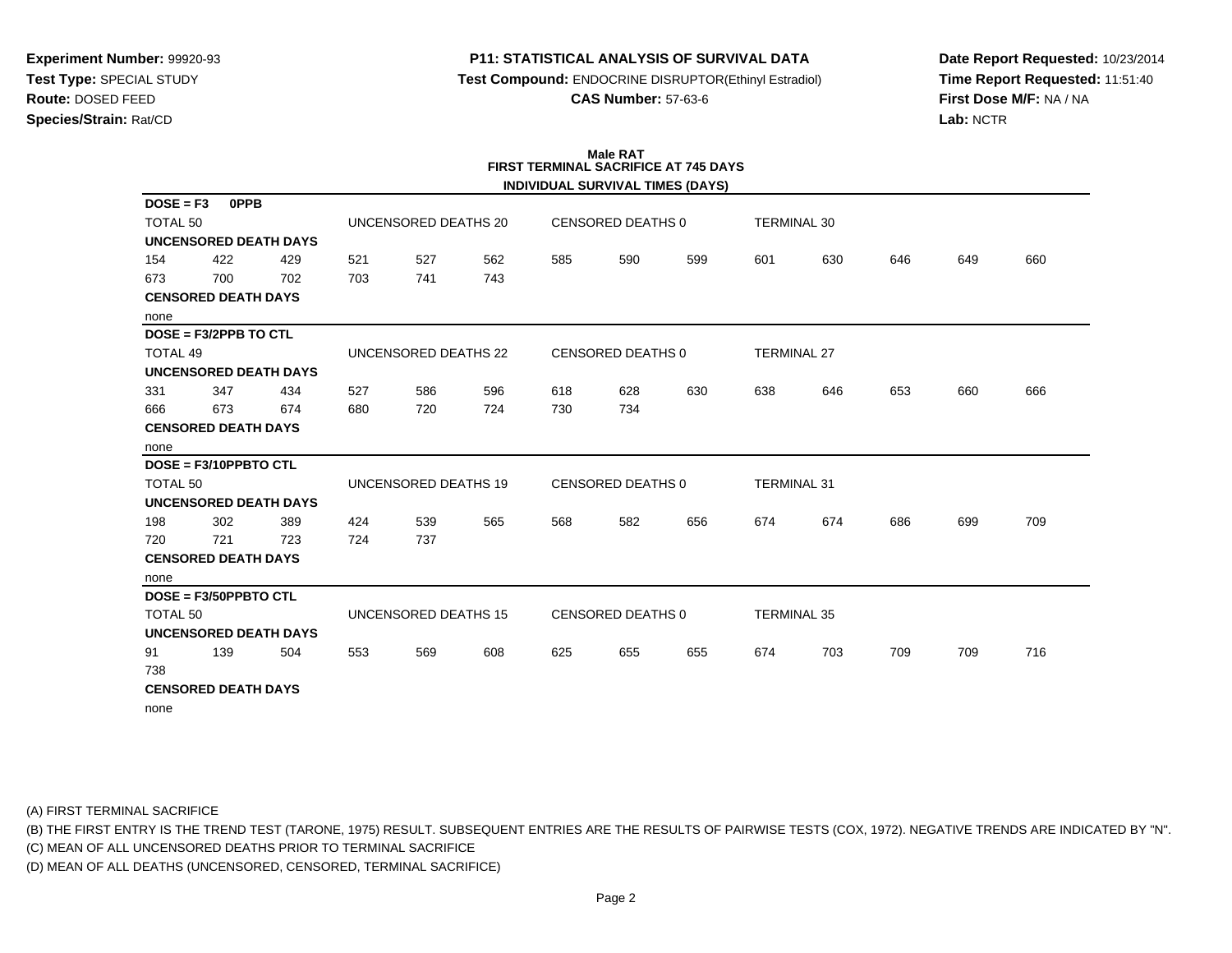#### **P11: STATISTICAL ANALYSIS OF SURVIVAL DATA**

**Test Compound:** ENDOCRINE DISRUPTOR(Ethinyl Estradiol)

**CAS Number:** 57-63-6

**Date Report Requested:** 10/23/2014**Time Report Requested:** 11:51:40**First Dose M/F:** NA / NA**Lab:** NCTR

#### **Male RATFIRST TERMINAL SACRIFICE AT 745 DAYS**

#### **KAPLAN-MEIER SURVIVAL PROBABILITY ESTIMATES (%)**

| <b>DOSE</b>           | TIME (DAYS) |       |       |      |      |      |      |      |      |        |  |
|-----------------------|-------------|-------|-------|------|------|------|------|------|------|--------|--|
|                       | 90          | 180   | 270   | 365  | 425  | 485  | 545  | 605  | 665  | 745(A) |  |
| <b>OPPB</b><br>F3     | 100.0       | 98.0  | 98.0  | 98.0 | 96.0 | 94.0 | 90.0 | 80.0 | 72.0 | 60.0   |  |
| <b>F3/2PPB TO CTL</b> | 100.0       | 100.0 | 100.0 | 95.9 | 95.9 | 93.9 | 91.8 | 87.8 | 73.5 | 55.1   |  |
| <b>F3/10PPBTO CTL</b> | 100.0       | 100.0 | 98.0  | 96.0 | 92.0 | 92.0 | 90.0 | 84.0 | 82.0 | 62.0   |  |
| <b>F3/50PPBTO CTL</b> | 100.0       | 96.0  | 96.0  | 96.0 | 96.0 | 96.0 | 94.0 | 90.0 | 82.0 | 70.0   |  |

(A) FIRST TERMINAL SACRIFICE

(B) THE FIRST ENTRY IS THE TREND TEST (TARONE, 1975) RESULT. SUBSEQUENT ENTRIES ARE THE RESULTS OF PAIRWISE TESTS (COX, 1972). NEGATIVE TRENDS ARE INDICATED BY "N".

(C) MEAN OF ALL UNCENSORED DEATHS PRIOR TO TERMINAL SACRIFICE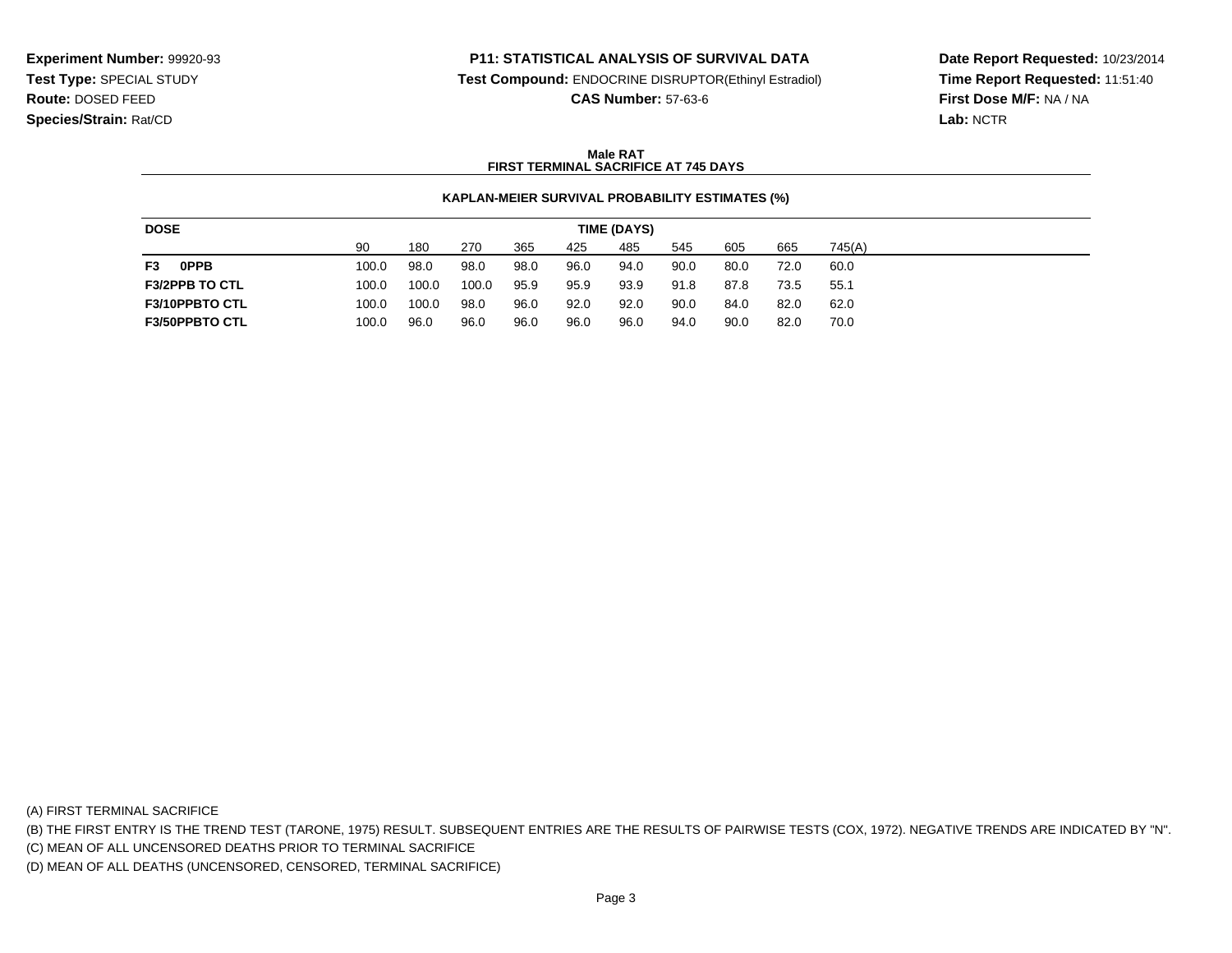# **P11: STATISTICAL ANALYSIS OF SURVIVAL DATA**

**Test Compound:** ENDOCRINE DISRUPTOR(Ethinyl Estradiol)

**CAS Number:** 57-63-6

**Date Report Requested:** 10/23/2014**Time Report Requested:** 11:51:40**First Dose M/F:** NA / NA**Lab:** NCTR

#### **Male RATFIRST TERMINAL SACRIFICE AT 745 DAYS**

# **SURVIVAL SUMMARY STATISTICS**

| <b>DOSE</b>                           | <b>OPPB</b><br>F3 | <b>F3/2PPB TO CTL</b> | <b>F3/10PPBTO CTL</b> | <b>F3/50PPBTO CTL</b> |
|---------------------------------------|-------------------|-----------------------|-----------------------|-----------------------|
| SURVIVAL AT END OF STUDY              | 60.0%             | 55.1%                 | 62.0%                 | 70.0%                 |
| (KAPLAN-MEIER)                        |                   |                       |                       |                       |
| <b>SIGNIFICANCE (B)</b>               | $P = 0.194N$      | $P=0.824$             | $P = 0.898N$          | $P = 0.349N$          |
| (LIFE TABLE)                          |                   |                       |                       |                       |
| <b>MEAN DAY OF NATURAL DEATHS (C)</b> | 591.9             | 616.4                 | 594.2                 | 576.5                 |
| (STANDARD ERROR)                      | (30.7)            | (24.0)                | (36.4)                | (51.4)                |
| <b>MEAN LIFE SPAN (D)</b>             | 683.7             | 687.3                 | 687.7                 | 694.5                 |
| (STANDARD ERROR)                      | (16.1)            | (14.1)                | (17.2)                | (18.7)                |
|                                       |                   |                       |                       |                       |

(A) FIRST TERMINAL SACRIFICE

(B) THE FIRST ENTRY IS THE TREND TEST (TARONE, 1975) RESULT. SUBSEQUENT ENTRIES ARE THE RESULTS OF PAIRWISE TESTS (COX, 1972). NEGATIVE TRENDS ARE INDICATED BY "N".

(C) MEAN OF ALL UNCENSORED DEATHS PRIOR TO TERMINAL SACRIFICE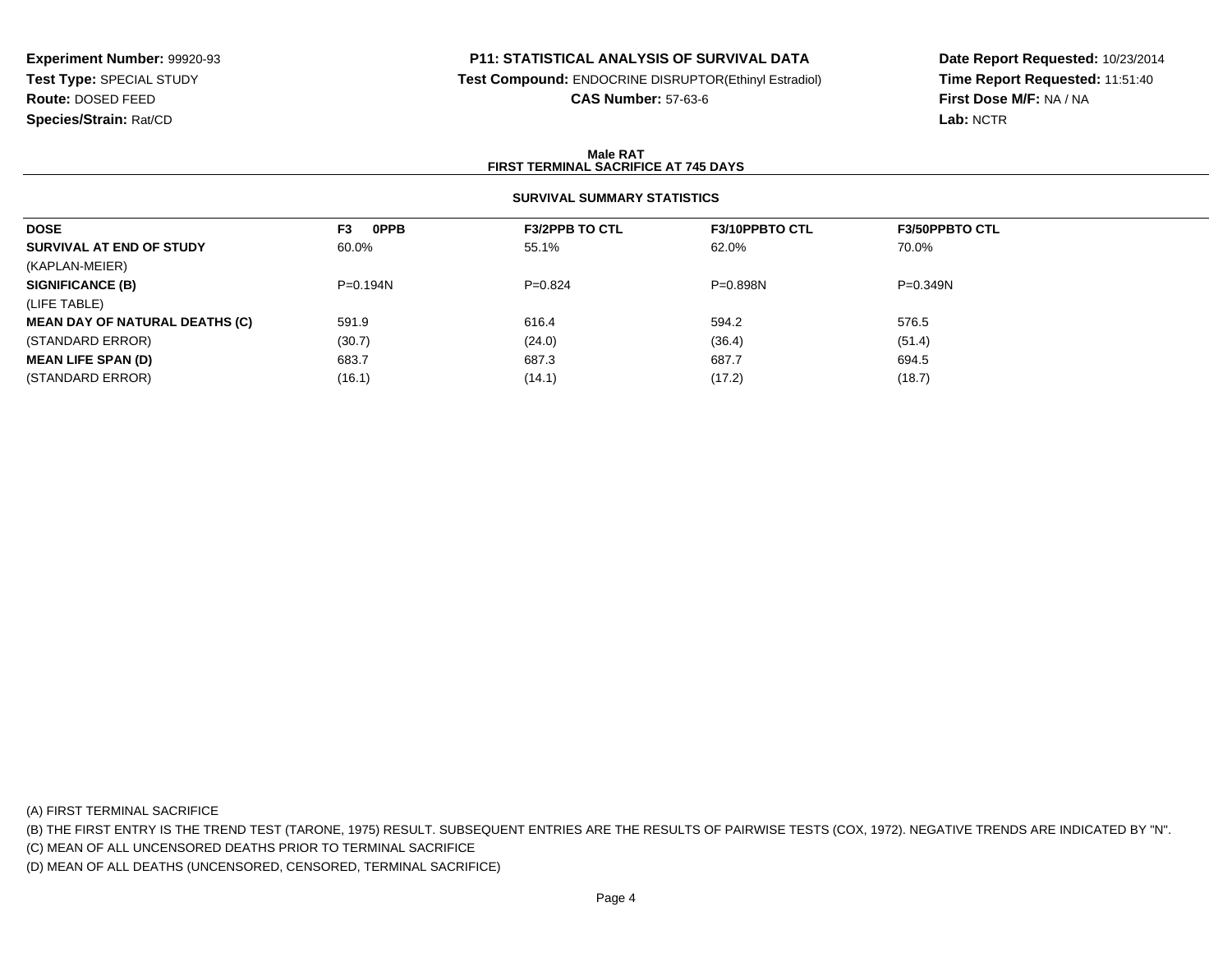#### **P11: STATISTICAL ANALYSIS OF SURVIVAL DATA**

**Test Compound:** ENDOCRINE DISRUPTOR(Ethinyl Estradiol)

**CAS Number:** 57-63-6

**Date Report Requested:** 10/23/2014**Time Report Requested:** 11:51:40**First Dose M/F:** NA / NA**Lab:** NCTR

#### **Female RAT FIRST TERMINAL SACRIFICE AT 745 DAYSINDIVIDUAL SURVIVAL TIMES (DAYS)**

|                     |                              |     |                      |                      |     |                          |                   | <b>INDIVIDUAL SURVIVAL TIMES (DATS)</b> |                    |                    |     |     |     |
|---------------------|------------------------------|-----|----------------------|----------------------|-----|--------------------------|-------------------|-----------------------------------------|--------------------|--------------------|-----|-----|-----|
| $DOSE = F3$         | <b>OPPB</b>                  |     |                      |                      |     |                          |                   |                                         |                    |                    |     |     |     |
| TOTAL <sub>52</sub> |                              |     |                      | UNCENSORED DEATHS 25 |     |                          | CENSORED DEATHS 0 |                                         |                    | <b>TERMINAL 27</b> |     |     |     |
|                     | <b>UNCENSORED DEATH DAYS</b> |     |                      |                      |     |                          |                   |                                         |                    |                    |     |     |     |
| 47                  | 474                          | 504 | 518                  | 548                  | 571 | 575                      | 579               | 602                                     | 603                | 641                | 644 | 651 | 651 |
| 656                 | 656                          | 671 | 680                  | 680                  | 692 | 706                      | 708               | 721                                     | 722                | 726                |     |     |     |
|                     | <b>CENSORED DEATH DAYS</b>   |     |                      |                      |     |                          |                   |                                         |                    |                    |     |     |     |
| none                |                              |     |                      |                      |     |                          |                   |                                         |                    |                    |     |     |     |
|                     | $DOSE = F3/2PPB TO CTL$      |     |                      |                      |     |                          |                   |                                         |                    |                    |     |     |     |
| TOTAL 50            |                              |     |                      | UNCENSORED DEATHS 21 |     |                          | CENSORED DEATHS 0 |                                         | <b>TERMINAL 29</b> |                    |     |     |     |
|                     | <b>UNCENSORED DEATH DAYS</b> |     |                      |                      |     |                          |                   |                                         |                    |                    |     |     |     |
| 418                 | 495                          | 522 | 541                  | 548                  | 557 | 597                      | 599               | 609                                     | 621                | 624                | 673 | 680 | 683 |
| 696                 | 700                          | 708 | 718                  | 722                  | 726 | 736                      |                   |                                         |                    |                    |     |     |     |
|                     | <b>CENSORED DEATH DAYS</b>   |     |                      |                      |     |                          |                   |                                         |                    |                    |     |     |     |
| none                |                              |     |                      |                      |     |                          |                   |                                         |                    |                    |     |     |     |
|                     | DOSE = F3/10PPBTO CTL        |     |                      |                      |     |                          |                   |                                         |                    |                    |     |     |     |
| TOTAL 50            |                              |     |                      | UNCENSORED DEATHS 28 |     |                          | CENSORED DEATHS 0 |                                         |                    | <b>TERMINAL 22</b> |     |     |     |
|                     | <b>UNCENSORED DEATH DAYS</b> |     |                      |                      |     |                          |                   |                                         |                    |                    |     |     |     |
| 139                 | 182                          | 490 | 532                  | 540                  | 556 | 603                      | 608               | 620                                     | 620                | 636                | 655 | 666 | 670 |
| 680                 | 682                          | 687 | 687                  | 692                  | 698 | 706                      | 713               | 716                                     | 717                | 721                | 728 | 734 | 739 |
|                     | <b>CENSORED DEATH DAYS</b>   |     |                      |                      |     |                          |                   |                                         |                    |                    |     |     |     |
| none                |                              |     |                      |                      |     |                          |                   |                                         |                    |                    |     |     |     |
|                     | DOSE = F3/50PPBTO CTL        |     |                      |                      |     |                          |                   |                                         |                    |                    |     |     |     |
| TOTAL <sub>50</sub> |                              |     | UNCENSORED DEATHS 24 |                      |     | <b>CENSORED DEATHS 0</b> |                   |                                         | <b>TERMINAL 25</b> |                    |     |     |     |
|                     | <b>UNCENSORED DEATH DAYS</b> |     |                      |                      |     |                          |                   |                                         |                    |                    |     |     |     |
| 287                 | 321                          | 400 | 427                  | 430                  | 493 | 548                      | 561               | 578                                     | 596                | 597                | 603 | 616 | 633 |
| 669                 | 677                          | 679 | 680                  | 682                  | 694 | 707                      | 715               | 721                                     | 723                |                    |     |     |     |
|                     | <b>CENSORED DEATH DAYS</b>   |     |                      |                      |     |                          |                   |                                         |                    |                    |     |     |     |
| none                |                              |     |                      |                      |     |                          |                   |                                         |                    |                    |     |     |     |

(A) FIRST TERMINAL SACRIFICE

(B) THE FIRST ENTRY IS THE TREND TEST (TARONE, 1975) RESULT. SUBSEQUENT ENTRIES ARE THE RESULTS OF PAIRWISE TESTS (COX, 1972). NEGATIVE TRENDS ARE INDICATED BY "N".

(C) MEAN OF ALL UNCENSORED DEATHS PRIOR TO TERMINAL SACRIFICE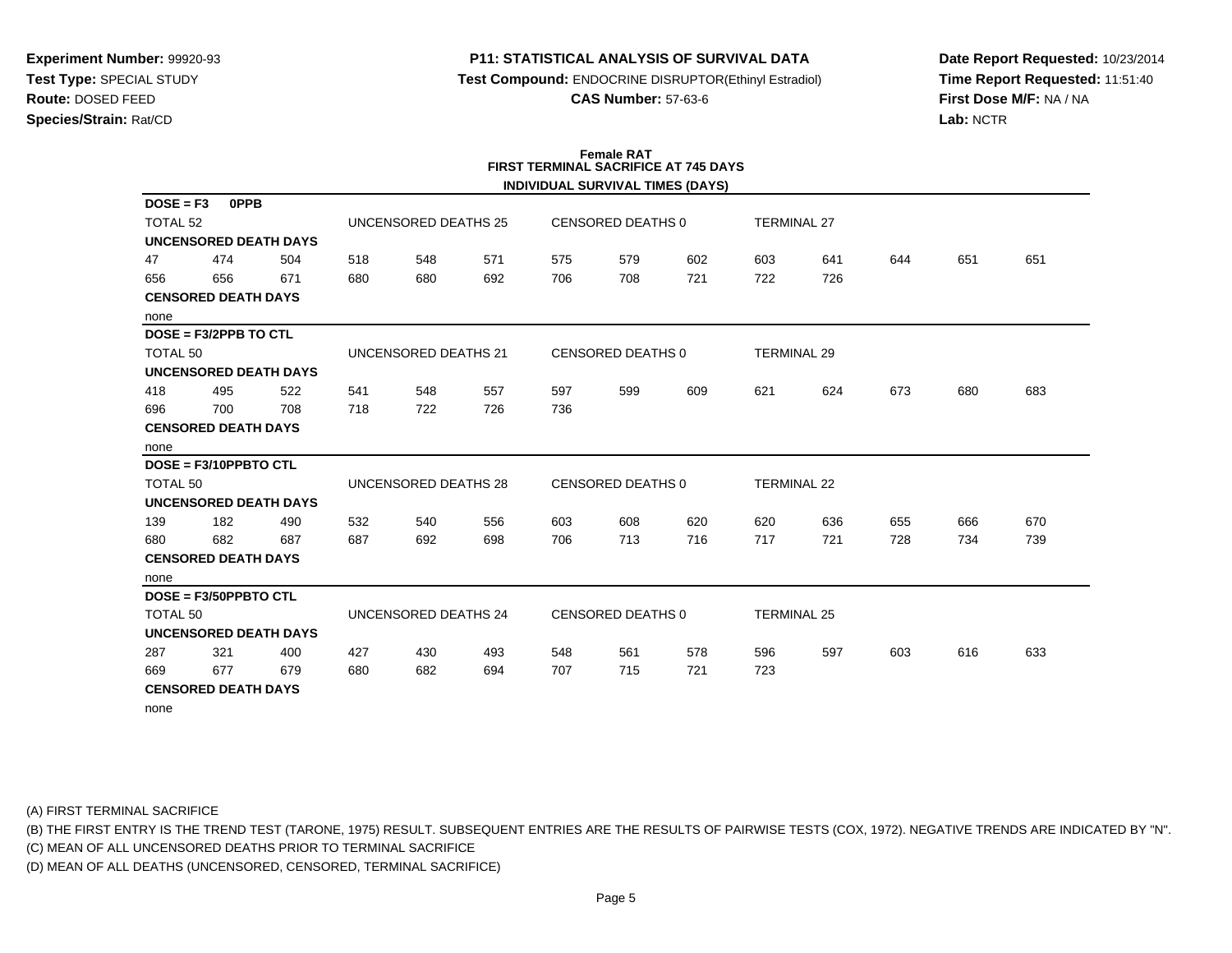#### **P11: STATISTICAL ANALYSIS OF SURVIVAL DATA**

**Test Compound:** ENDOCRINE DISRUPTOR(Ethinyl Estradiol)

**CAS Number:** 57-63-6

**Date Report Requested:** 10/23/2014**Time Report Requested:** 11:51:40**First Dose M/F:** NA / NA**Lab:** NCTR

#### **Female RATFIRST TERMINAL SACRIFICE AT 745 DAYS**

#### **KAPLAN-MEIER SURVIVAL PROBABILITY ESTIMATES (%)**

| <b>DOSE</b><br>TIME (DAYS) |       |       |       |       |      |      |      |      |      |        |
|----------------------------|-------|-------|-------|-------|------|------|------|------|------|--------|
|                            | 90    | 180   | 270   | 365   | 425  | 485  | 545  | 605  | 665  | 745(A) |
| F3<br><b>OPPB</b>          | 98.1  | 98.1  | 98.1  | 98.1  | 98.1 | 96.2 | 92.3 | 80.8 | 69.2 | 51.9   |
| <b>F3/2PPB TO CTL</b>      | 100.0 | 100.0 | 100.0 | 100.0 | 98.0 | 98.0 | 92.0 | 84.0 | 78.0 | 58.0   |
| <b>F3/10PPBTO CTL</b>      | 100.0 | 98.0  | 96.0  | 96.0  | 96.0 | 96.0 | 90.0 | 86.0 | 76.0 | 44.0   |
| <b>F3/50PPBTO CTL</b>      | 100.0 | 100.0 | 100.0 | 96.0  | 94.0 | 90.0 | 88.0 | 76.0 | 72.0 | 52.0   |

(A) FIRST TERMINAL SACRIFICE

(B) THE FIRST ENTRY IS THE TREND TEST (TARONE, 1975) RESULT. SUBSEQUENT ENTRIES ARE THE RESULTS OF PAIRWISE TESTS (COX, 1972). NEGATIVE TRENDS ARE INDICATED BY "N".

(C) MEAN OF ALL UNCENSORED DEATHS PRIOR TO TERMINAL SACRIFICE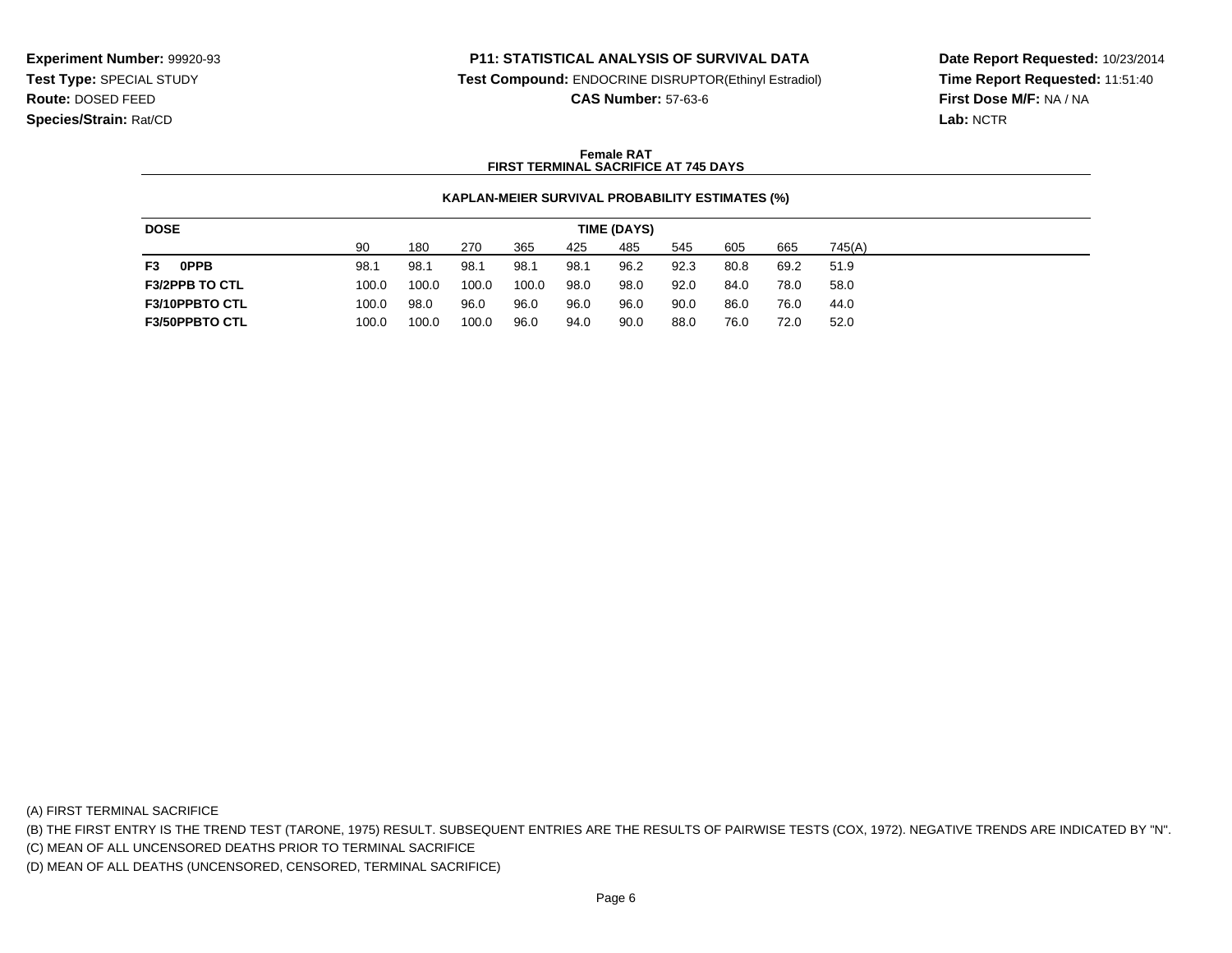# **P11: STATISTICAL ANALYSIS OF SURVIVAL DATA**

**Test Compound:** ENDOCRINE DISRUPTOR(Ethinyl Estradiol)

**CAS Number:** 57-63-6

**Date Report Requested:** 10/23/2014**Time Report Requested:** 11:51:40**First Dose M/F:** NA / NA**Lab:** NCTR

#### **Female RATFIRST TERMINAL SACRIFICE AT 745 DAYS**

# **SURVIVAL SUMMARY STATISTICS**

| <b>DOSE</b>                           | <b>OPPB</b><br>F <sub>3</sub> | <b>F3/2PPB TO CTL</b> | <b>F3/10PPBTO CTL</b> | <b>F3/50PPBTO CTL</b> |
|---------------------------------------|-------------------------------|-----------------------|-----------------------|-----------------------|
| SURVIVAL AT END OF STUDY              | 51.9%                         | 58.0%                 | 44.0%                 | 52.0%                 |
| (KAPLAN-MEIER)                        |                               |                       |                       |                       |
| <b>SIGNIFICANCE (B)</b>               | $P=0.714$                     | $P = 0.605N$          | $P=0.687$             | $P=0.944$             |
| (LIFE TABLE)                          |                               |                       |                       |                       |
| <b>MEAN DAY OF NATURAL DEATHS (C)</b> | 609.0                         | 627.3                 | 622.0                 | 584.9                 |
| (STANDARD ERROR)                      | (27.4)                        | (19.3)                | (27.6)                | (26.2)                |
| <b>MEAN LIFE SPAN (D)</b>             | 679.6                         | 695.6                 | 676.1                 | 666.6                 |
| (STANDARD ERROR)                      | (16.1)                        | (11.5)                | (17.6)                | (17.2)                |

(A) FIRST TERMINAL SACRIFICE

(B) THE FIRST ENTRY IS THE TREND TEST (TARONE, 1975) RESULT. SUBSEQUENT ENTRIES ARE THE RESULTS OF PAIRWISE TESTS (COX, 1972). NEGATIVE TRENDS ARE INDICATED BY "N".

(C) MEAN OF ALL UNCENSORED DEATHS PRIOR TO TERMINAL SACRIFICE